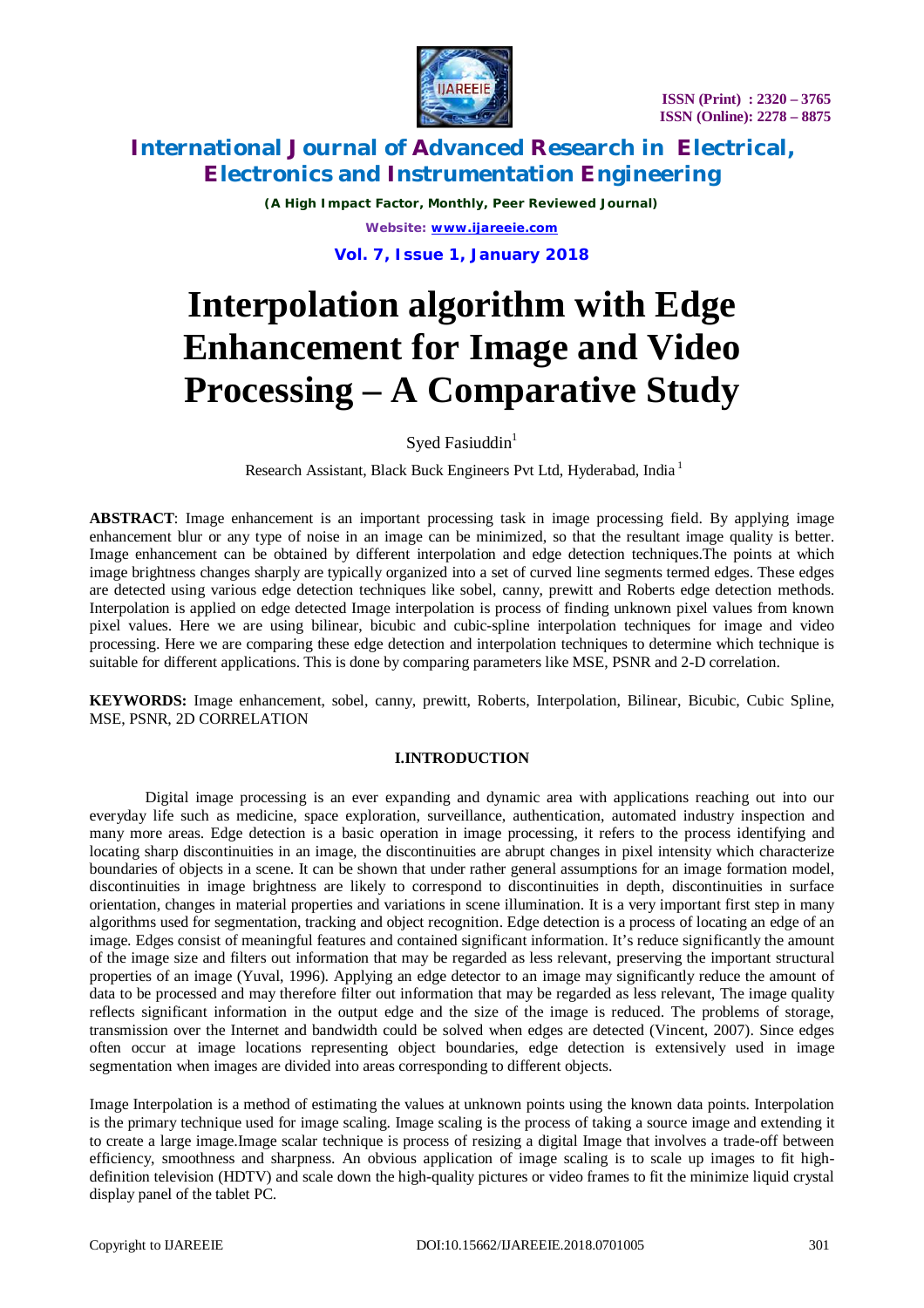

*(A High Impact Factor, Monthly, Peer Reviewed Journal)*

*Website: [www.ijareeie.com](http://www.ijareeie.com)*

## **Vol. 7, Issue 1, January 2018**

Image enhancement is an important processing task in image processing field. By applying image enhancement, blur or any type of noise in the image can be removed so that the resultant image quality is better. Image enhancement is used in various fields like medical diagnosis, remote sensing, agriculture, geology, oceanography.The polynomial- based methods are nearest neighbour interpolation, bicubic interpolation, and bilinear interpolation. One of the simplest methods is nearest neighbour interpolation, where each interpolated output pixel is assigned to the value of nearest sample point in the input image. . So it is unable to use in high quality imaging applications. The advantage this method are easy to implement and computationally fast, but it does not give good quality of images. . Bilinear interpolation method which uses linear interpolation can be performed in both horizontal and vertical directions. This method is most widely-used because it reduces the blocking and aliasing effects. The interpolated surface is smoother than corresponding surfaces obtained by above mentioned methods bilinear interpolation and basic interpolation method. Hence this is the best among linear methods. The interpolated value in this is the weighted average of 16 closest pixels. The cubic spline interpolation is a piecewise continuous curve, passing through each values.



Fig 1: Interpolation

size to a larger size by finding the average (Mean) of its neighbor pixels. Image processing finds various Analysis of an image is important to know about features of the respective image which is needed for further processing. The analysis requirements are enhancement and edge detection. Therefore different interpolation and different edge detection techniques are came into existence. It is very important to choose appropriate approach for the enhancement of an image needed for specific application. The better approach towards specific applications can be obtained by comparing these methods with respect to various parameters. We use different parameters like MSE, PSNR and 2-D correlation for determining better method for specific application.

The objectives of this paper are listed:

- 1. To review literature on Image Interpolation and Edge detection techniques.
- 2. To arrive at design specification of different Interpolation techniques for image and video.
- 3. Comparison of these techniques with respect to various parameters.

The proposed work is implemented using MATLAB. MATLAB has many built-in functions which provides many tools. Linear computations, data analysis, signal processing, quadrature, numerical solutions and many other types of scientific computations all are supported by the MATLAB tools. The most used algorithm is state-of-art algorithm.

#### **II. DESIGN AND IMPLEMENTATION**

In our paper, we are dealing with Image enhancement which is an important processing task in image processing field. By applying image enhancement, blur or any type of noise in the image can be removed so that the resultant image quality is better. The image scaling algorithms can be split into two types: adaptive and non-adaptive methods. The non-adaptive methods are cubic spline interpolation, bicubic interpolation, and bilinear interpolation.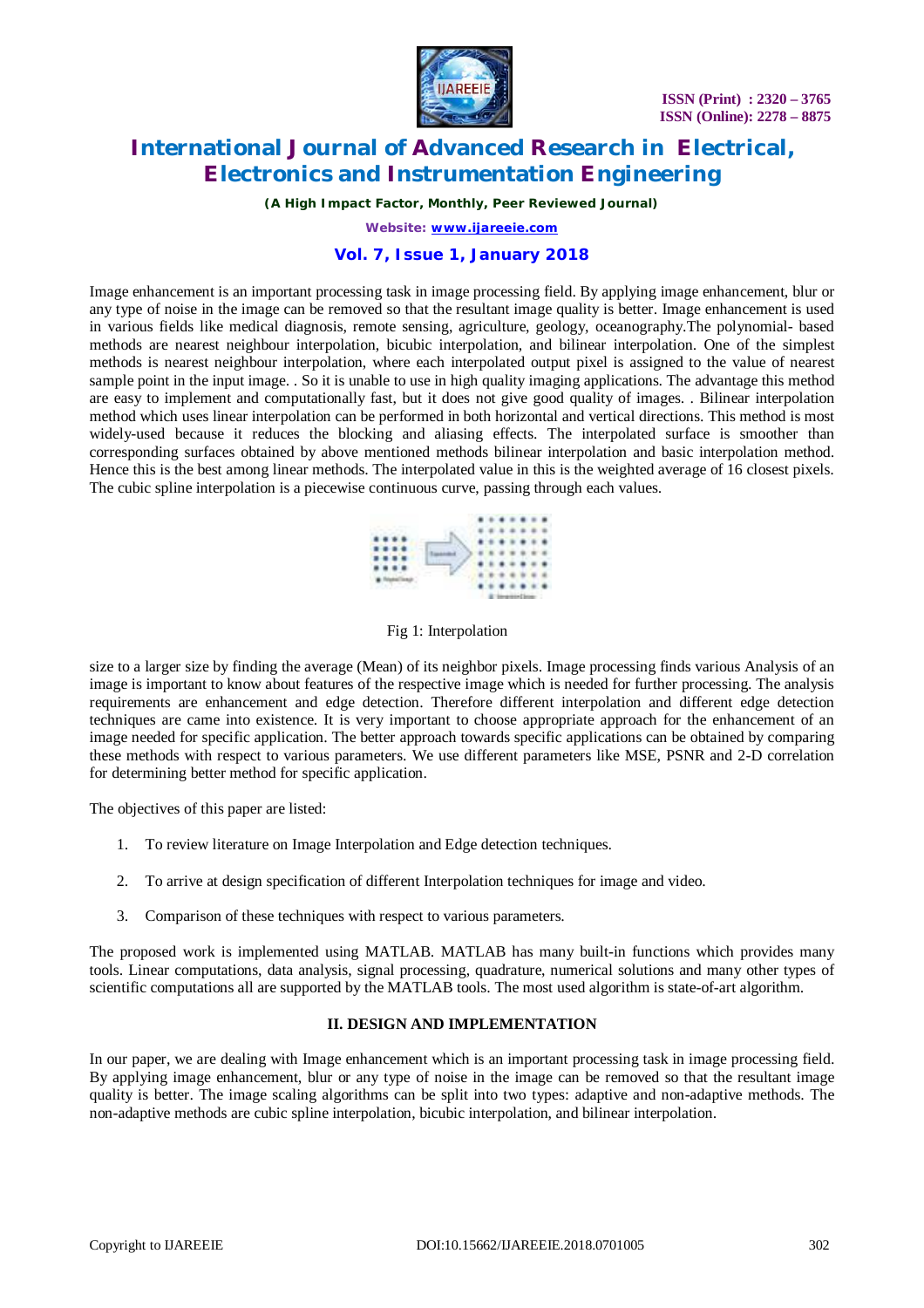

*(A High Impact Factor, Monthly, Peer Reviewed Journal)*

*Website: [www.ijareeie.com](http://www.ijareeie.com)*

**Vol. 7, Issue 1, January 2018**



Fig 2: Block diagram

The aim of coordination packet that is generated by a node with message is to inform its path about the frequency channel decided for the message copying.

Fig 2 shows the block diagram of an adaptive edge enhanced scalar architecture. It consists of a sobel filter, edge detector, and bilinear interpolation. Initially, a color image is converted into gray level image using MATLAB. Now gray level image converted into binary image. This binary image is resized and written into a text file. Store the binary image (Text file) into the RAM. Read the Text File from memory Bank. Memory bank provides the input to the sobel filter and edge detector.

#### **EDGE ENHANCEMENT**

Edge detection is a basic operation in image processing, it refers to the process identifying and locating sharp discontinuities in an image, the discontinuities are abrupt changes in pixel intensity which characterize boundaries of objects in a scene. It significantly reduces the amount of the image size and filters out information that may be regarded as less relevant, preserving the important structural properties of an image. The purpose of detecting sharp changes in the image brightness is to capture important events. Applying an edge detector to an image may significantly reduce the amount of data to be processed and may therefore filter out information that may be regarded as less relevant, The problems of storage, transmission over the Internet and bandwidth could be solved when edges are detected. Since edges often occur at image locations representing object boundaries, edge detection is extensively used in image segmentation when images are divided into areas corresponding to different objects. Common edge detection algorithms include SOBEL, CANNY, PREWIT, ROBERTS.

#### **SOBEL EDGE DETECTOR**

Sobel operator is also used to detect two kinds of edges in an image:

- **D** Vertical direction
- Horizontal direction

The SOBEL operator performs a 2-D spacial gradient measurement on an image and so emphasizes regions of high spatial frequency that corresponds to edges. Edge areas define strong intensity contrasts which darker or brighter. Gradient magnitude is given by

$$
|H| = \sqrt{H_x^2 + H_y^2}
$$
 (1)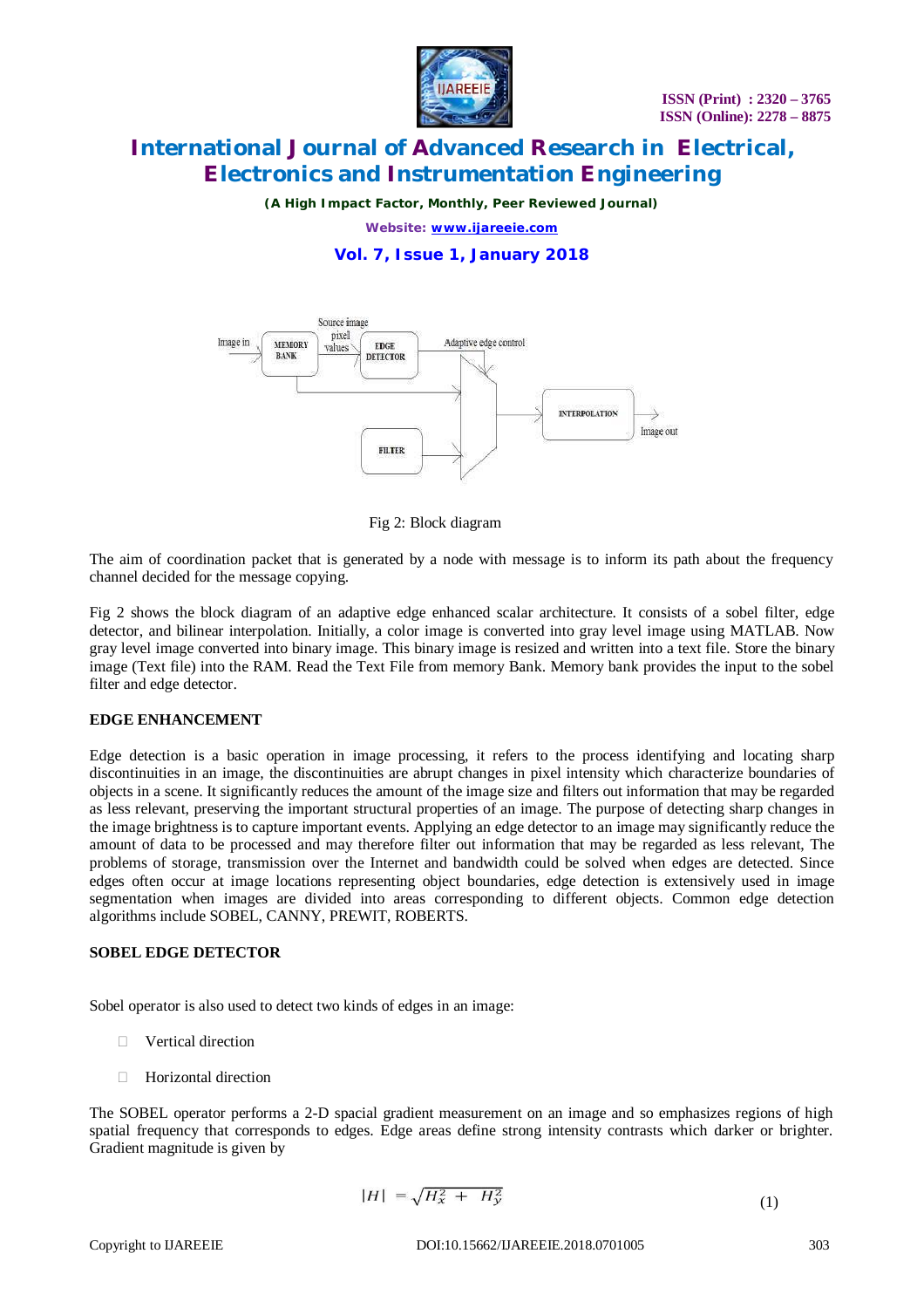

*(A High Impact Factor, Monthly, Peer Reviewed Journal)*

*Website: [www.ijareeie.com](http://www.ijareeie.com)*

## **Vol. 7, Issue 1, January 2018**

The angle of orientation of the edge giving rise to spatial gradient is given by,

#### $Angle = tan(Hv/Hx)$  (2)

The kernel for Sobel is given by:

| $^{\rm -1}$ | $\mathbf{o}$ | $+1$ | $+1$        | $+2$     | $+1$         |  |
|-------------|--------------|------|-------------|----------|--------------|--|
| $-2$        | $\mathbf{o}$ | $+2$ | $\mathbf O$ | $\Omega$ | $\mathbf{o}$ |  |
| $^{\rm -1}$ | $\circ$      | $+1$ | $-1$        | $-2$     | $-1$         |  |
| $H_x$       |              |      | $H_y$       |          |              |  |

#### **Vertical mask**

This mask works exactly same as the Prewitt operator vertical mask. There is only one difference that is it has "2" and "-2" values in center of first and third column. When applied on an image this mask will highlight the vertical edges.

#### **How it works**

When we apply this mask on the image it prominent vertical edges. It simply works like as first order derivate and calculates the difference of pixel intensities in a edge region. As the center column is of zero so it does not include the original values of an image but rather it calculates the difference of right and left pixel values around that edge. Also the center values of both the first and third column is 2 and -2 respectively.

#### **Horizontal**

Above mask will find edges in horizontal direction and it is because that zeros column is in horizontal direction. The only difference between it is that it have 2 and -2 as a centre element of first and third row.

#### **How it works**

This mask will prominent the horizontal edges in an image. It also works on the principle of above mask and calculates difference among the pixel intensities of a particular edge. As the center row of mask is consist of zeros so it does not include the original values of edge in the image but rather it calculate the difference of above and below pixel intensities of the particular edge. Thus increasing the sudden change of intensities and making the edge more visible.

#### **CANNY EDGE DETECTOR**

The Canny edge detection algorithm is known to many as the optimal edge detector.

The canny edge detector first smoothens the image to eliminate and noise. It then finds the image gradient to highlight regions with high spatial derivatives after the edge directions are known, non-maximum suppression now has to be applied.

Non-maximum suppression is used to trace along the edge in the edge direction and suppress any pixel value that is not considered to be an edge. This will give a thin line in the output image. The algorithm then tracks along these regions and suppresses any pixel that is not at the maximum (non-maximum suppression). The gradient array is now further reduced by hysteresis. Hysteresis is used to track along the remaining pixels that have not been suppressed. The kernel for canny is given by: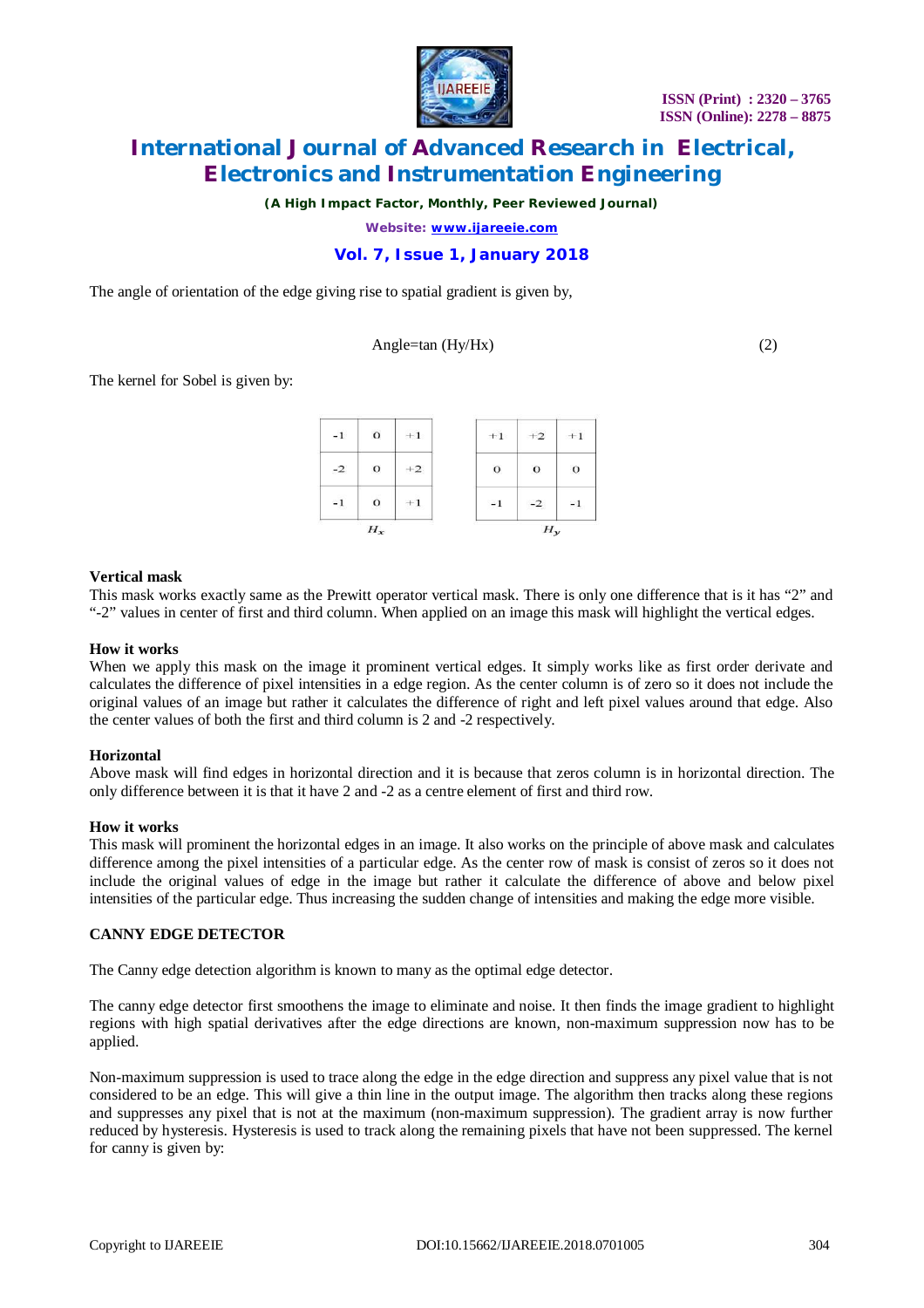

*(A High Impact Factor, Monthly, Peer Reviewed Journal)*

*Website: [www.ijareeie.com](http://www.ijareeie.com)*

**Vol. 7, Issue 1, January 2018**

|  |   | - 1 |  |
|--|---|-----|--|
|  |   |     |  |
|  | . | .   |  |

The magnitude or edge strength of the gradient is then appropriated using the formula:

# $|G| = |Gx| + |Gy|$

#### **PREWITT EDGE DETECTOR**

The edge detection algorithms are basically divided into two steps. The first step of edge detection requires the evaluation of derivatives of the image intensity. This operation is as shown in Fig. The

algorithms of first derivative or first difference based operator are the simplest one that is why it is selected for implementation on hardware device. It is defined in magnitude form as the sum of the magnitudes of vertical and horizontal gradient.





The kernel for Prewitt is given by:



The gradient magnitude is given by:

$$
\mathbf{G}=\sqrt{{\mathbf{G}_x}^2+{\mathbf{G}_y}^2}
$$

#### **ROBERTS EDGE DETECTOR**

# **BRIEF DESCRIPTION**

The Roberts operator performs a simple, quick to compute, 2-D spatial gradient measurement on an image. It thus highlights regions of high spatial gradient which often correspond to edges.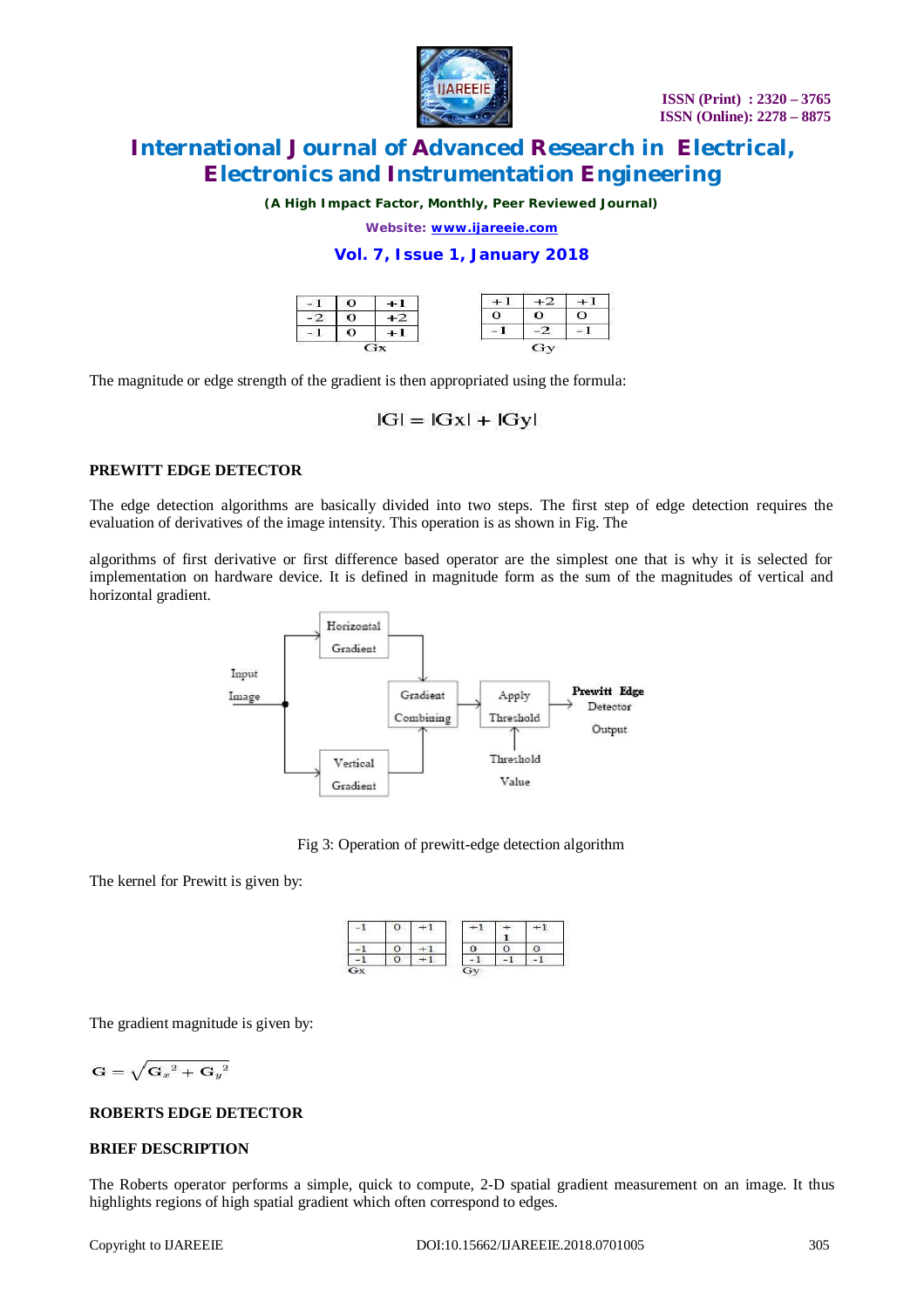

*(A High Impact Factor, Monthly, Peer Reviewed Journal)*

*Website: [www.ijareeie.com](http://www.ijareeie.com)*

### **Vol. 7, Issue 1, January 2018**

#### HOW IT WORKS

In theory, the operator consists of a pair of  $2\times2$  convolution masks a shown in figure. One mask is simply the other rotated by 90°. This is very similar to the Sobel operator. The kernel for Roberts is given by:



These masks are designed to respond maximally to edges running at 45° to the pixel grid, one mask for each of the two perpendicular orientations. The gradient magnitude is given by:

$$
\mathbf{G}=\sqrt{{\mathbf{G}_x}^2+{\mathbf{G}_y}^2}
$$

The angle of orientation is given by:

$$
\theta = \arctan(Gy/Gx) - 3\pi/4
$$

#### **INTERPOLATION**

DEFINITION OF INTERPOLATION: Interpolation is a process of constructing the new data points with known data points. It is important to construct the points within the range of data points.

The interpolation algorithms are classified into different types:

Non-adaptive interpolation algorithms. Adaptive interpolation algorithms.

#### ADAPTIVE INTERPOLATION

Adaptive interpolation method operates based on the structure of the image with different intensity of pixel values.

#### NON-ADAPTIVE INTERPOLATION

In the non-adaptive interpolation algorithms, irrespective of the contents of the image the computations are done. This kind of algorithm is usually employed in applications like adobe Photoshop cs5.

#### **BILINEAR INTERPOLATION**

In this method, the average of the four closest pixels is calculated to find the interpolated point. Here the linear interpolation is done in both horizontal and in vertical direction hence the name bilinear interpolation. The interpolation kernel for this is: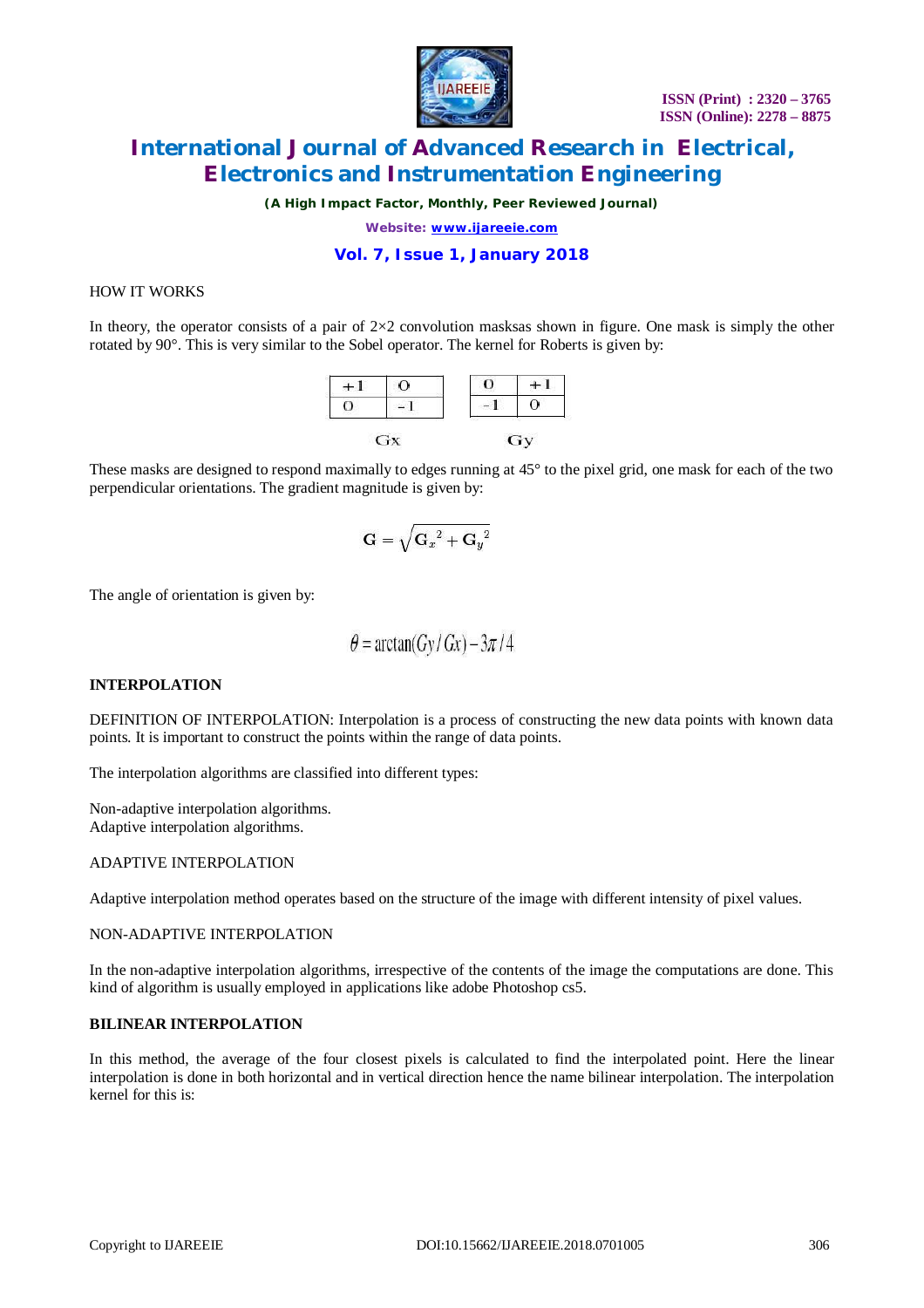

*(A High Impact Factor, Monthly, Peer Reviewed Journal)*

*Website: [www.ijareeie.com](http://www.ijareeie.com)*

**Vol. 7, Issue 1, January 2018**

 $U(x) = \{0 \{1-|x|$ 

 $|x|>1$ 

 $|x|<1$ 

Where, x is the difference between the interpolated point and the actual point.



Fig4: Bilinear interpolation

Bilinear interpolation is an operation that determines the intensity from the weighted average of the four closest pixels to the specified input coordinates, and then assigns that value to the output co-ordinates. The key point of this idea is to perform linear interpolation first in one direction, and then again in the other direction. Fig depicts a block which includes four input pixels  $P(i, j)$ ,  $P(i+1, j)$ ,  $P(i, j+1)$ , and  $P(i+1, j)$  $j+1$ ), where  $i=[0...N]$  and  $j=[0...N]$ . The M and N are the width and height of the original image. The temporary pixel  $P(k, j)$  is calculated by linear interpolation in x direction with P(i, j) and P(i+1, j), where i $\leq k \leq i+1$ . Also, the temporary pixel P(k, j+1) can be calculated with  $P(i, j+1)$  and  $P(i+1, j+1)$ . The temporary pixel  $P(k, j)$  and  $P(k, j+1)$  can be obtained by,

$$
P_{(k,j)} = (1 - dx) \times P_{(i,j)} + dx \times P_{(i+1,j)}
$$
(1)

$$
P_{(k,j+l)} = (1-dx) \times P_{(i,j+l)} + dx \times P_{(i+l,j+l)}
$$
(2)

Where, dx is the scale parameter in horizontal direction. After interpolating in horizontal direction, the output pixel P  $'(k, l)$  can be calculated by linear interpolation in y direction with  $P(k, j)$  and  $P(k, j+1)$  as,

$$
P^{\prime}_{(k,1)} = (1-dy) \times P_{(k,j)} + dy \times P_{(k,j+1)}
$$
(3)

Where, dy is the scale parameter in vertical direction. Based on the horizontal linear interpolations as shown in Eqs.(1) and  $(2)$ , and the vertical linear interpolation as shown in Eq.(3), output pixel P'(k, l) of the bilinear interpolation can be obtained by only one-stage as,

$$
P^*_{(k, 1)} = (1 - dx) \times (1 - dy) \times P_{(i, j)} + (1 - dx) \times dy \times P_{(i, j+1)} +
$$

$$
dx \times (1 - dy) \times P_{(i+1, j)} + dx \times dy \times P_{(i+1, j+1)}
$$
 (4)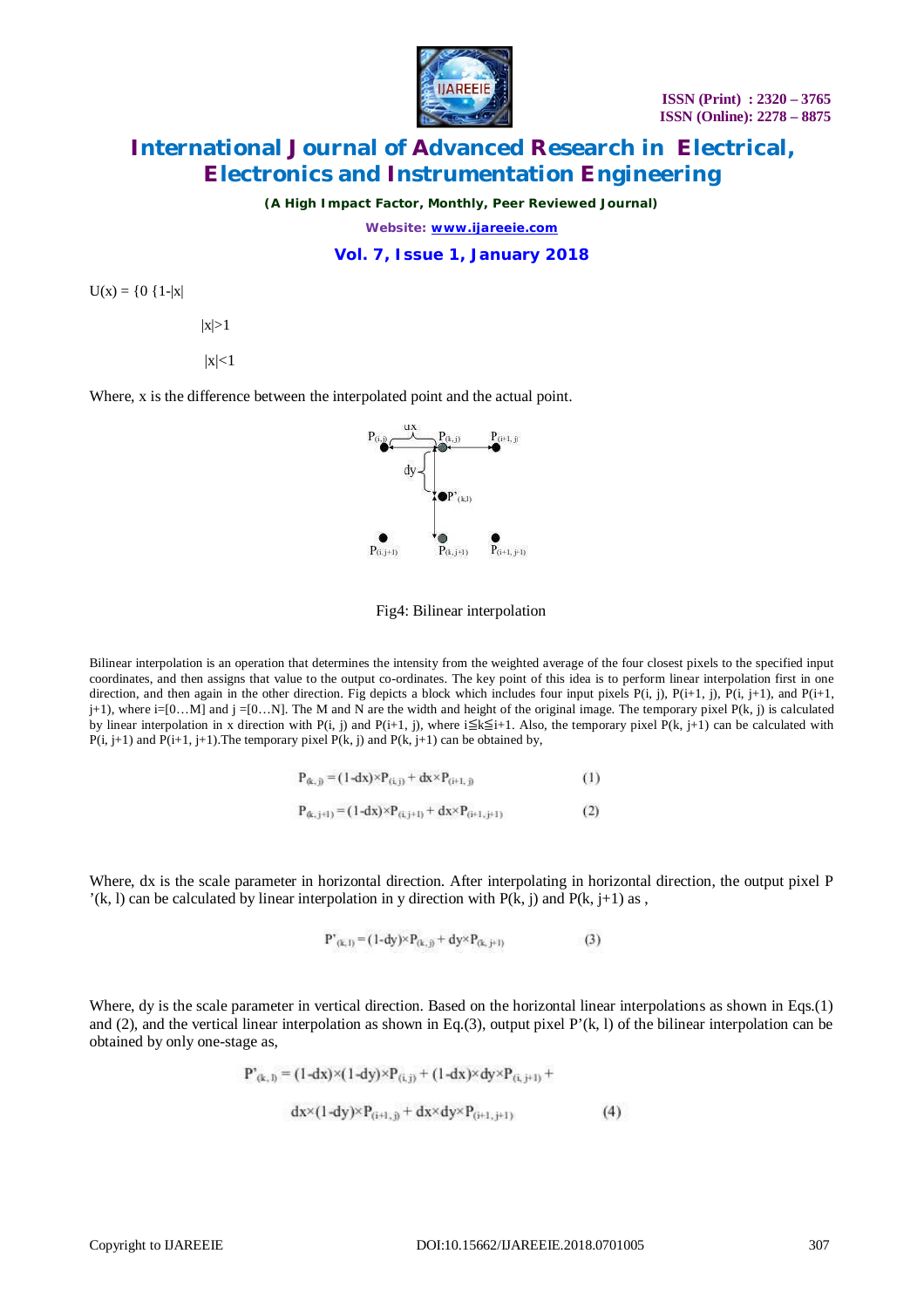

*(A High Impact Factor, Monthly, Peer Reviewed Journal)*

*Website: [www.ijareeie.com](http://www.ijareeie.com)*

### **Vol. 7, Issue 1, January 2018**

#### **BICUBIC INTERPOLATION**

This method includes the average of sixteen closest pixel's values to get the interpolated point. The sharpness of the image is very high compared to the

bilinear interpolation method. The clarity of the image is also high in this bicubic interpolation method. This is formulated as:

 $\{3/2|x|3-5/2|x|2+1$  0<=|x|<1  $U(x) = \{-1/2|x|3+5/2|x|2-4|x|+2 \qquad 1 \le |x| \le 2$  ${0 \t2<|x|}$ 

Where, x is the difference between the interpolated point and the actual point.

In image processing, bicubic interpolation is often chosen over bilinear interpolation or nearest neighbor in image resampling, when speed is not an issue. In contrast to bilinear interpolation, which only takes 4 pixels  $(2\times2)$  into account, bicubic interpolation considers 16 pixels (4×4). Images resampled with bicubic interpolation are smoother and have fewer interpolation artifacts.

#### **CUBIC SPLINE**

Spline Interpolation

In the mathematical field of numerical analysis, spline interpolation is a form of interpolation where the interpolant is a special type of piecewise polynomial called as spline.



Given a tabulated function  $fk = f(Xk)$ ,  $k=0, \ldots, N$ ,

A spline is a polynomial between each pair of tabulated points,but one whose coefficients are determined slightly,nonlocally.The non-locality is designed to guarantee global smoothness in the interpolated function upto some order of derivative. They produce an interpolated function that is continues through to the second derivative. Splines tend to be stabler than fitting a polynomial through the  $N+1$  points, with less possibility of wild oscillations between the tabulated points.

#### **Cubic Spline**

A cubic spline is a spline constructed of piecewise third-order polynomials which pass through a set of m control points.The second derivative of each polynomial is commonly set to zero at the end points,since this provides a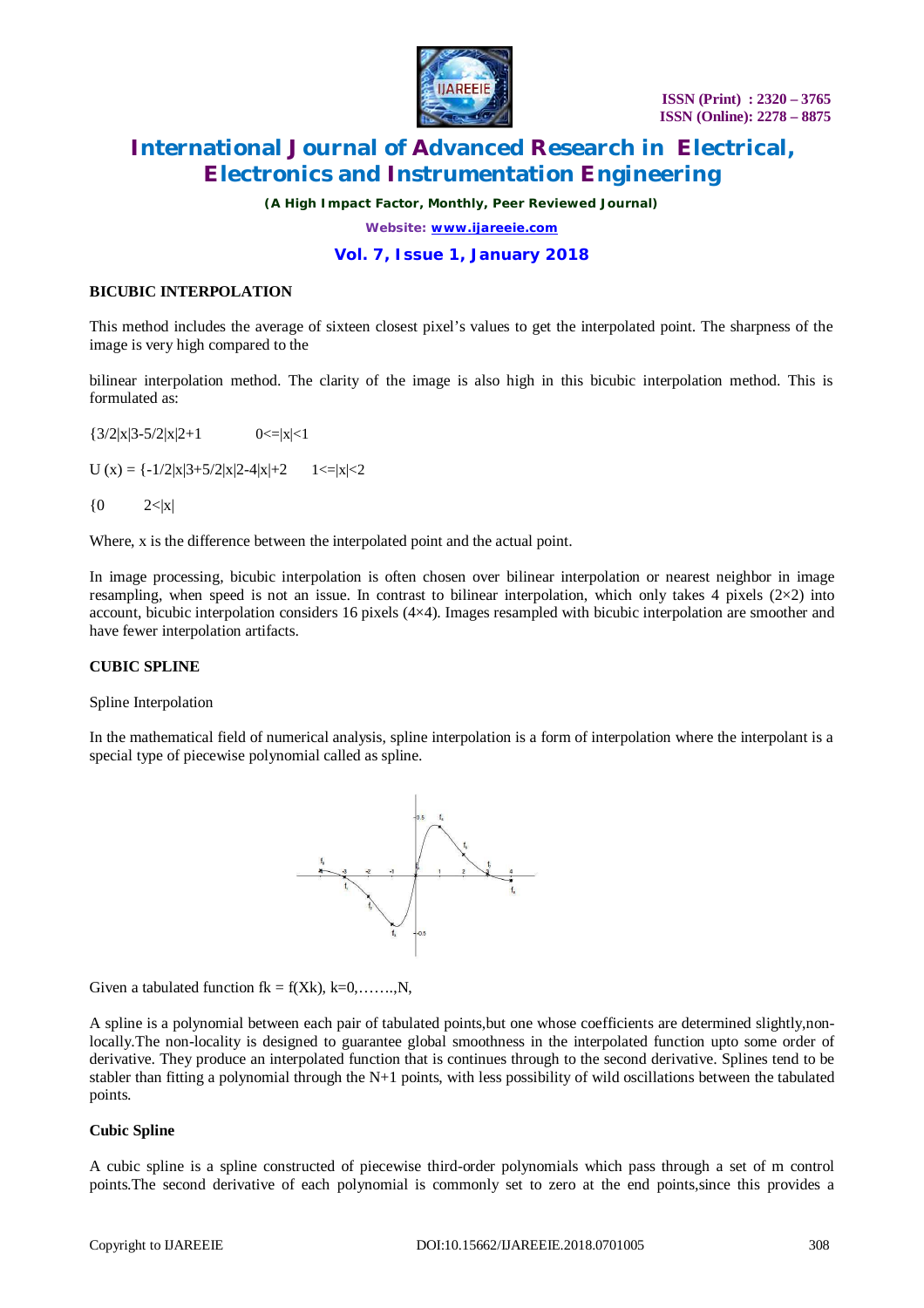

*(A High Impact Factor, Monthly, Peer Reviewed Journal)*

*Website: [www.ijareeie.com](http://www.ijareeie.com)*

## **Vol. 7, Issue 1, January 2018**

boundarycondition that completes the system of m-2 equations. This produces a natural cubic spline and leads to simple tridiagonal system which can be solved easily to give the coefficients of the polynomials.

#### **FLOW CHART**



### **III. RESULTS AND CONCLUSION**

Results of the paper are discussed here. It shows the comparison of different interpolation techniques with different edge detection techniques. From the results, we get to know which is better approach for an application. In this paper different images are considered for analysis.



Fig 5 : Input Image

This image is analysed by considering different parameters like MSE, PSNR, and 2-D CORRELATION.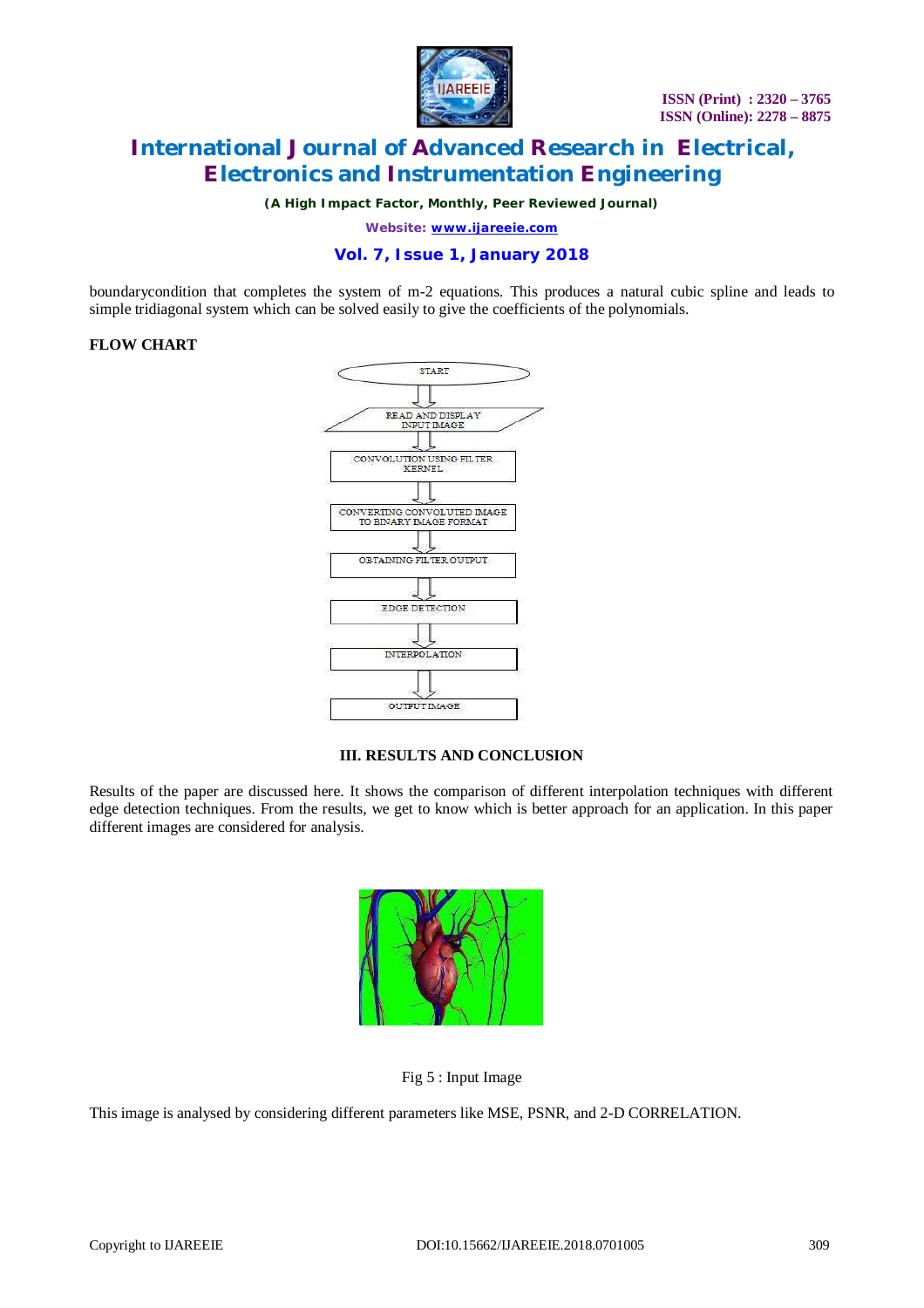

*(A High Impact Factor, Monthly, Peer Reviewed Journal)*

*Website: [www.ijareeie.com](http://www.ijareeie.com)*

# **Vol. 7, Issue 1, January 2018**

### SOBEL EDGE DETECTION



### CANNY EDGE DETECTION



### PREWITTS EDGE DETECTION



#### ROBERTS EDGE DETECTION

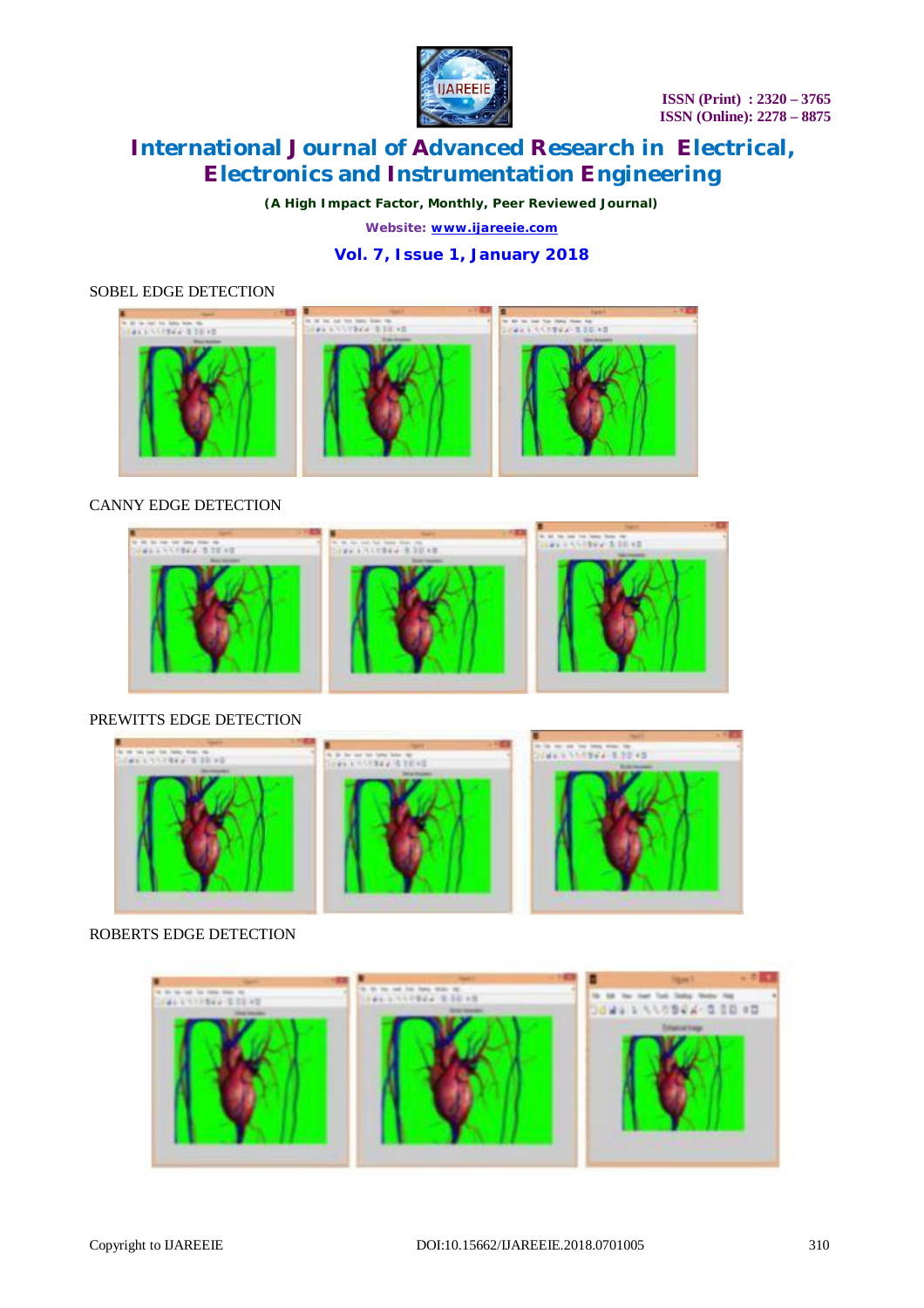

*(A High Impact Factor, Monthly, Peer Reviewed Journal)*

*Website: [www.ijareeie.com](http://www.ijareeie.com)*

## **Vol. 7, Issue 1, January 2018**

| PSNR(dB)<br>32 183189 | 2D<br>CORR(dB)<br>0.997888 | MSE(dB)  | PSNR(dB)  | 2D<br>CORR(dB) | MSE(dB)  | PSNR(dB)  | 2D       |
|-----------------------|----------------------------|----------|-----------|----------------|----------|-----------|----------|
|                       |                            |          |           |                |          |           | CORR(dB) |
|                       |                            | 4 498789 | 35.068892 | 0.998976       | 3.782737 | 36.57468  | 0.999234 |
| 32.171820             | 0.997887                   | 4 506551 | 35.053918 | 0.998975       | 3.787479 | 36.563798 | 0.999234 |
| 32.182924             | 0.997888                   | 4.499589 | 35.067347 | 0.998976       | 3.782222 | 36.575864 | 0.999234 |
| 32.186127             | 0.997890                   | 4.496276 | 35.073744 | 0.998977       | 3.786397 | 36.566281 | 0.999233 |
|                       |                            |          |           |                |          |           |          |

### Table 1.: Comparative result



#### Fig 6 : RESULTS OF VIDEO PROCESSING PSNR Graph